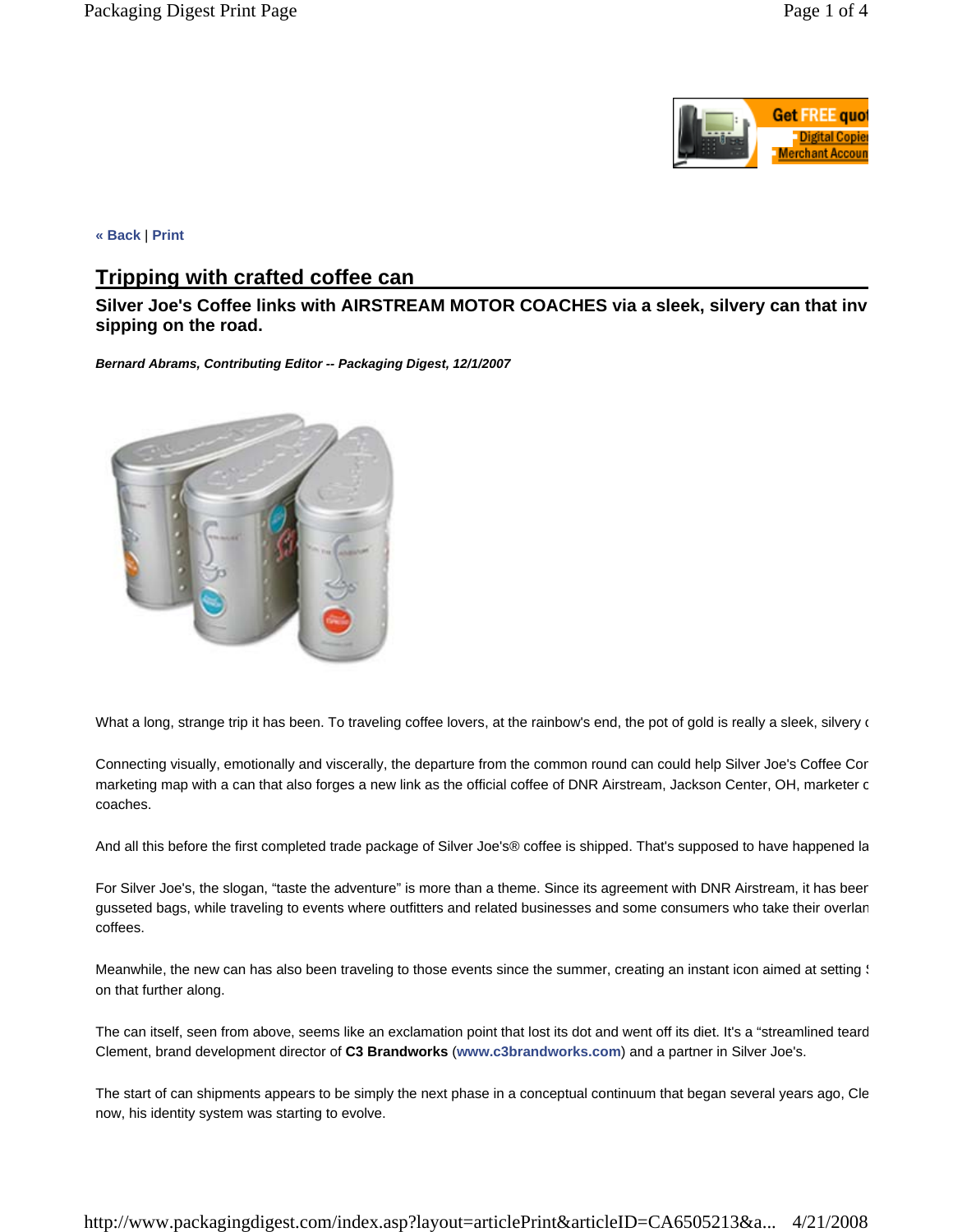Its first appearance is on the 12-oz bag from **Pacific Bag, Inc.** (**www.pacificbag.com**) for whole beans resulting from the agr logotype containing the Silver Joe's signature script, an idealized travel trailer and the suggestion of a coffee cup with a plume intertwined. These graphics are framed in studded, satin-silver finish that recalls riveted seams in a travel trailer. Then there's

"When I first started on this system," Clement recalls, "I knew Silver Joe's was using premium, 100-percent Arabica beans, an that had a premium look and built-in expectations for quality." So from several perspectives, the two packages evolved with ic

Early on, too, Clement's sketches for the can tend toward the teardrop configuration, becoming malleable as the 3D possibilit consideration for performance, cost and other reasons.

"The teardrop shape came as the idealization of the travel trailer body captured me," he says. "When my son, Fischer, and I b paperboard, I felt the possibilities in my hands."

The one direction that changes during this phase is the identification graphics factor. "Originally, I was thinking in terms of pap explains. "Then I asked myself: What about metal? Why not direct printing?"

With the dawning of 2007 came the first pieces of the can from **Planet Canit** (**www.planetcanit.com**), which also produces th conforming friction-fit lid. From the beginning, the streaming structure worked.

The silvery material is not the anticipated aluminum. It is 25-ga tinplate steel. It is satin-finished and deeply embossed with the intertwined elements of the logotype. The Silver Joe's component is printed in red, the coffee cup in a café latte color and the idealized travel trailer shows through as a bright silver. Planet Canit prints the can via four-color-process lithography plus one and an overall varnish post-printing.

On the line, it feeds smoothly for automated filling with 11-oz quantities of ground coffee. Every other can nestles neatly, head for efficient casing and projected retail display.

How about identification for the projected initial eight varieties (these are house, organic decaf, Kona, mocha Java, espresso, a circle emboss with two speed lines appearing on two sides and the wide end of each can.

The spot labels from **WS Packaging Group** (**www.wspackaging.com**) are color-coded. They're produced on a 2.6-mil white flexographically printed in one color, with the coffee variety printed in reverse. When applied to the can, the labels are recesse

At the can's wide curved end, the embossed graphics are limited to the cup and smoke plume, the selling line, the label circle

Behind the Silver Joe's red signature, the can's narrow, curved end imparts copy: "Be relentless. Be unstoppable. Be good to coffee, because for every victory big or small, when it's just you and your moment of personal adventure, it's nice to toast it w something decidedly Joe."

At the can's base, required copy regarding the company and its location, a brewing suggestion, the coffees' Fair Trade origins Silver Joe's coffees, is something rather unusual. It's a credit for Planet Canit, run together with the can's design patent numb

"The folks at Silver Joe's and I felt Planet Canit did such an excellent job of producing and decorating this can, that it fully ear

There's one other component of his design system that especially delights him when turned into the tangible reality of a three debossed vertical seams (one is real) on both sides of the can at its wide arc. They add so much to the package's tactile qual

Completing that presentation is the stackable friction-fit lid, replete with Silver's Joe's signature graphic, printed with the café l silver finish.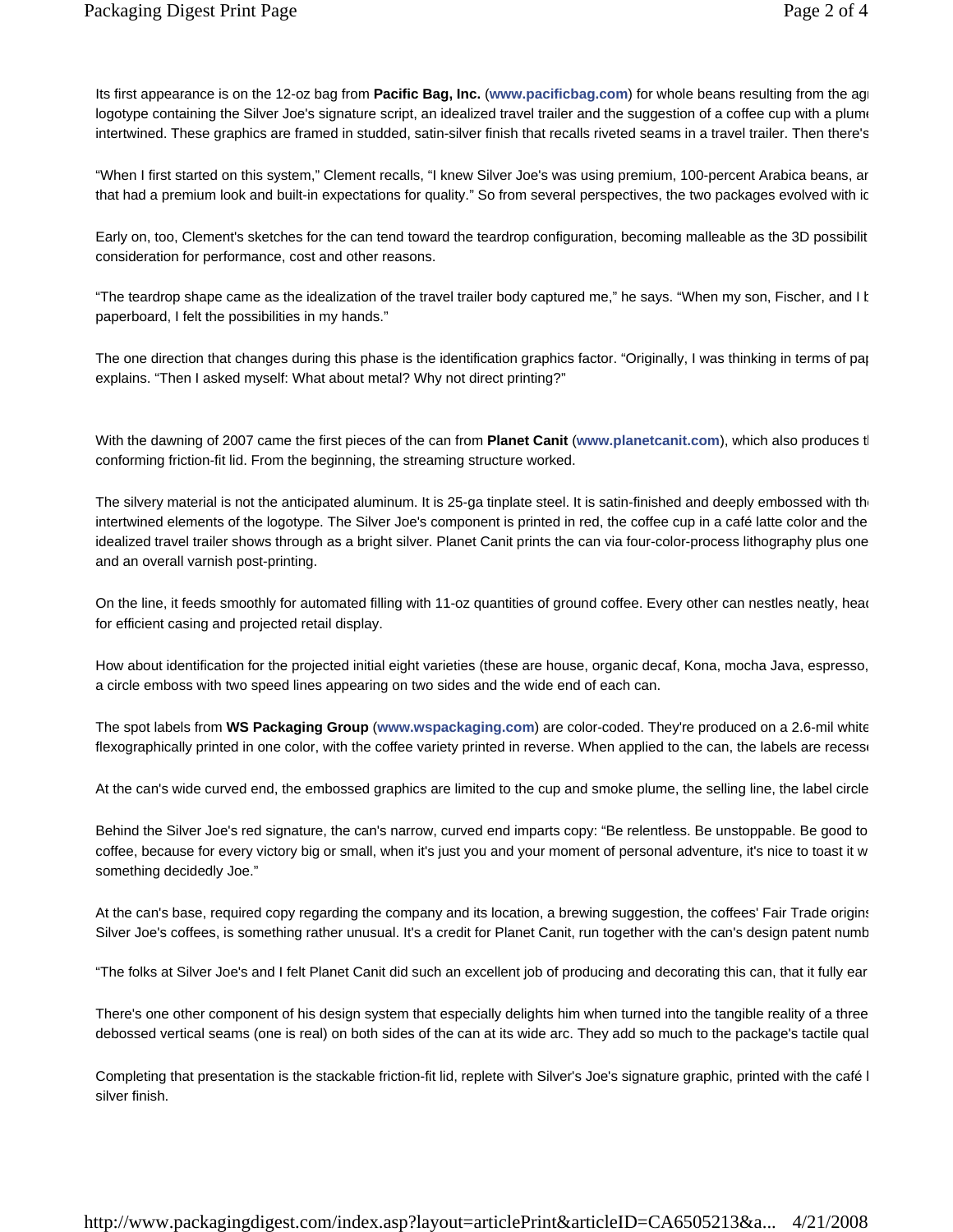The ability to hold, turn over and carefully scrutinize the can, even when it isn't yet a trade package, adds immeasurably to its mystique at travel events involving DNR Airstream and Silver Joe's, Clement says. That's unsurprising. "During the initial desi phase," he says, "a prototype can was tested among several groups and ninety-nine percent of those tested stated they woul buy the product at least once just to own the can."

Silver Joe's president Terry Smith is pleased to provide consumers with that opportunity. "While we were showing the can at Airstream events and to premium-quality outfitters, outdoor retailers, bicycle shops and some catalog firms," he informs PD, " also started to talk with top-level grocers and specialty shops.

"Once their representatives held the cans, we realized that this package will travel far beyond the Internet, which also has tremendous potential. We learned this when we started selling the bags.

"So all of these people were just waiting for the first cases of trade packages to ship."

That's supposed to be happening in late November, as Silver Joe's Everett facility took delivery of a custom sealing head from **Enercon Industries Corp.** (**www.enerconind.com**), coupled with equipment from **M&S Automated Feeding Systems** (**msautomated.com**).

And that's another surprise. Rather than a conduction-sealed outer tamper-evident band, Silver Joe's is sealing the can's flan with a film structure. The custom membrane material, produced by **Selig Sealing Products** (**www.seligsealing.com**), is (fro the outside) .005-in polyethylene terephthalate/.001-in. foil/.005-in. paper/.0015-in. heat-seal layer. Selig regional account ma the coffee's off gassing. Adds Enercon regional sales manager Al Szukalski, "It was our job to come up with a custom sealing Airstream trailer. We developed the capless induction sealer that would automatically instill tamper-evidence without cumbers

Enercon's induction cap sealer with a special tunnel directs the induction field across the film structure for in-line output. Thus eddy currents that move in a circular path.

The solution is ingenious enough for Enercon to include it in its Induction Sealing Hall of Fame, with literature distributed at P. at **www.packagingdigest.com/newProductsAll/Equipment/2007-10-01.html**).

Now, Silver Joe's can answer the question: Is coffee a recreational vehicle?

## **More information is available:**

**C3 Brandworks,** 479/461-0231. **www.c3brandworks.com**.

**Enercon Industries Corp.**, 262/255-6070. **www.enerconind.com**.

**M&S Automated Feeding Systems, Inc.**, 952/894-3263. **www.msautomated.com**.

**Planet Canit**, 312/706-0691. **www.planetcanit.com**.

**Selig Sealing Products, Inc.**, 630/922-3158. **www.seligsealing.com**.

**WS Packaging Group, Inc.**, 800/236-3424. **www.wspackaging.com**.

**Pacific Bag, Inc.**, 800/562-2247. **www.pacificbag.com**.

## **« Back** | **Print**

© 2008, Reed Business Information, a division of Reed Elsevier Inc. All Rights Reserved.